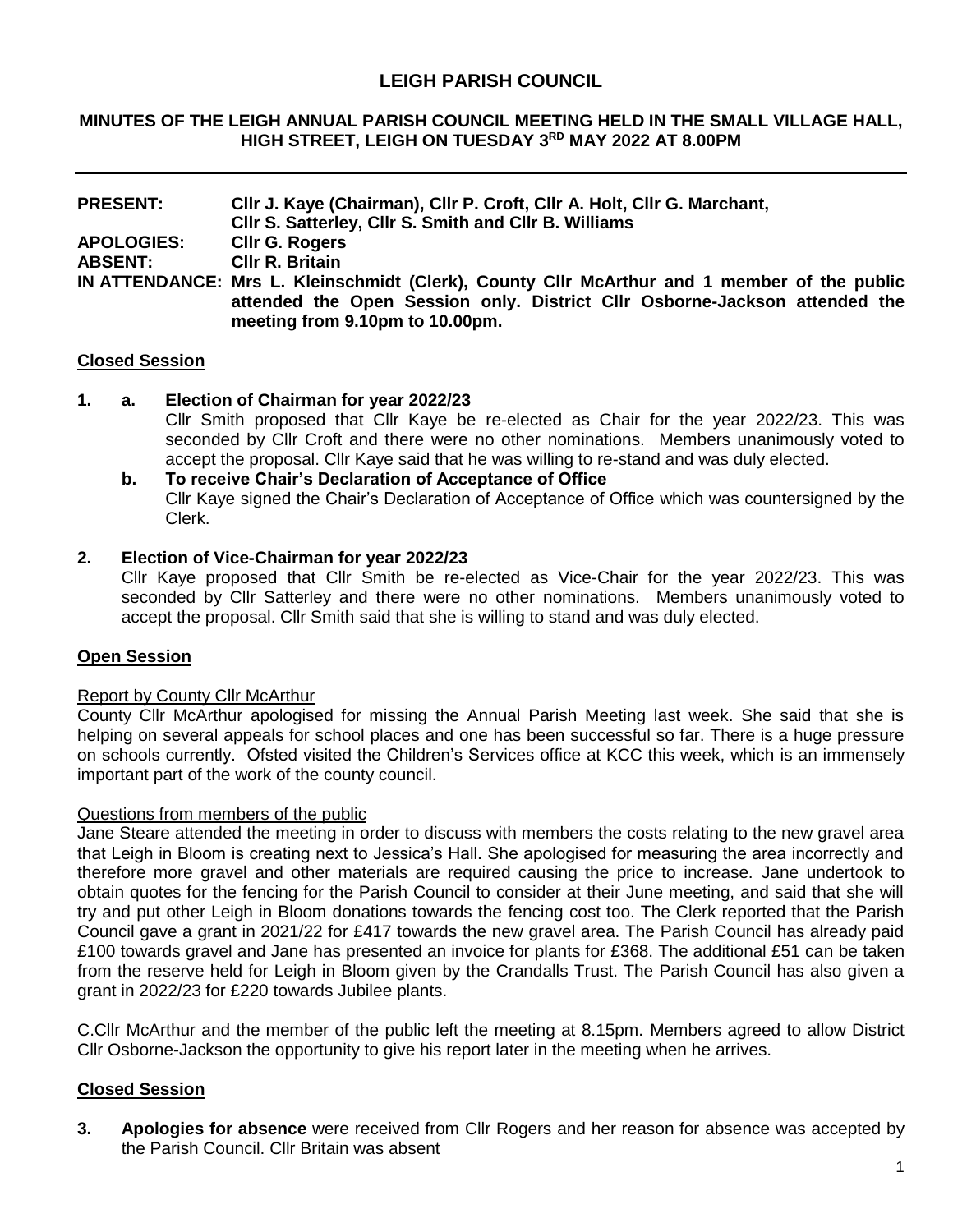**4. Declaration of Disclosable Pecuniary Interest / Non-Pecuniary Interest on matters to be discussed**

Cllr Croft declared a DPI in item 18 (iii) as he has presented an invoice for payment.

**5.** The minutes of the Leigh Parish Council Meeting held on 4<sup>th</sup> April 2022 were approved and duly signed. Proposed by Cllr Smith, seconded by Cllr Williams, and all were in favour.

## **6. To hear report of the Annual Parish Meeting held on Monday 25th April 2022**

Cllr Kaye reported that there was an excellent turn out at the meeting, probably 40 people. There were talks by Tim Connell, the Operations Manager at the Environment Agency and Jenna Halfhide, Headteacher at Leigh Primary School. The Leigh Community Award for 2022 was presented to Jane Steare for her huge amount of hard work in setting up and organising Leigh in Bloom, and for implementing planting projects in Leigh as part of the Love where you Live initiative.

## **7. Appointment of Committees and representatives to other bodies**

The following appointments were approved.

Finance & General Purposes Committee: Cllr Kaye (Chairman), Cllr Britain, Cllr Williams. Planning Committee: Cllr Marchant (Chairman), Cllr Smith, Cllr Rogers, Cllr Holt, Cllr Williams ROW Committee: Cllr Kaye (Chairman), members of public Affordable Housing Committee: Cllr Kaye, (Chairman), Cllr Smith, Cllr Croft, Cllr Britain, Cllr Satterley, Cllr Holt. Aviation Working Party: Cllr Smith, Cllr Britain, Cllr Williams HWCAAG: Cllr Smith, Cllr Britain, Cllr Williams Leigh United Charities: Mr Brian Ball Leigh Village Halls Management Committee: Cllr Satterley Internal Auditor: Mr Roger Sykes Tree Warden: Cllr Smith Pond Warden: Cllr Britain Countryside Access Wardens: Cllr Kaye, Jonathan Cook, Joe Staffurth, Rachel Valentine CPRE: Cllr Smith KALC Sevenoaks branch: All members

## **8. To confirm that the Parish Council is eligible to use the General Power of Competence**

The Clerk reminded members that the General Power of Competence gives authorities the power to take the reasonable action they need 'for the benefit of the authority, its area or persons resident or present in its area'. Under the provision a local authority has power to do anything that individuals generally have full legal capacity to do. To remain eligible, the Parish Council has to confirm that:

- (a) the number of members of the council that have been declared to be elected, whether at ordinary elections or at a by-election, is equal to or greater than two-thirds of the total number of members of the council;
- (b) the Clerk is qualified in the Certificate in Local Council Administration;
- (c) the Clerk has completed the relevant training.

There are some restrictions: to abide by statutory duties such as considering the likely effect of crime and disorder and conserving biodiversity, and to abide by legislation, such as employment law, health & safety, equality and data protection.

Members agreed that the Parish Council remains eligible to use the General Power of Competence.

### **9. To review the following policies and approve the Finance Committee's recommendations for change:**

- i. Leigh Code of Conduct
- ii. Leigh Standing Orders
- iii. Leigh Finance Regulations
- iv. Social Media Policy
- v. Press & Media Policy
- vi. Procedure for Handling Complaints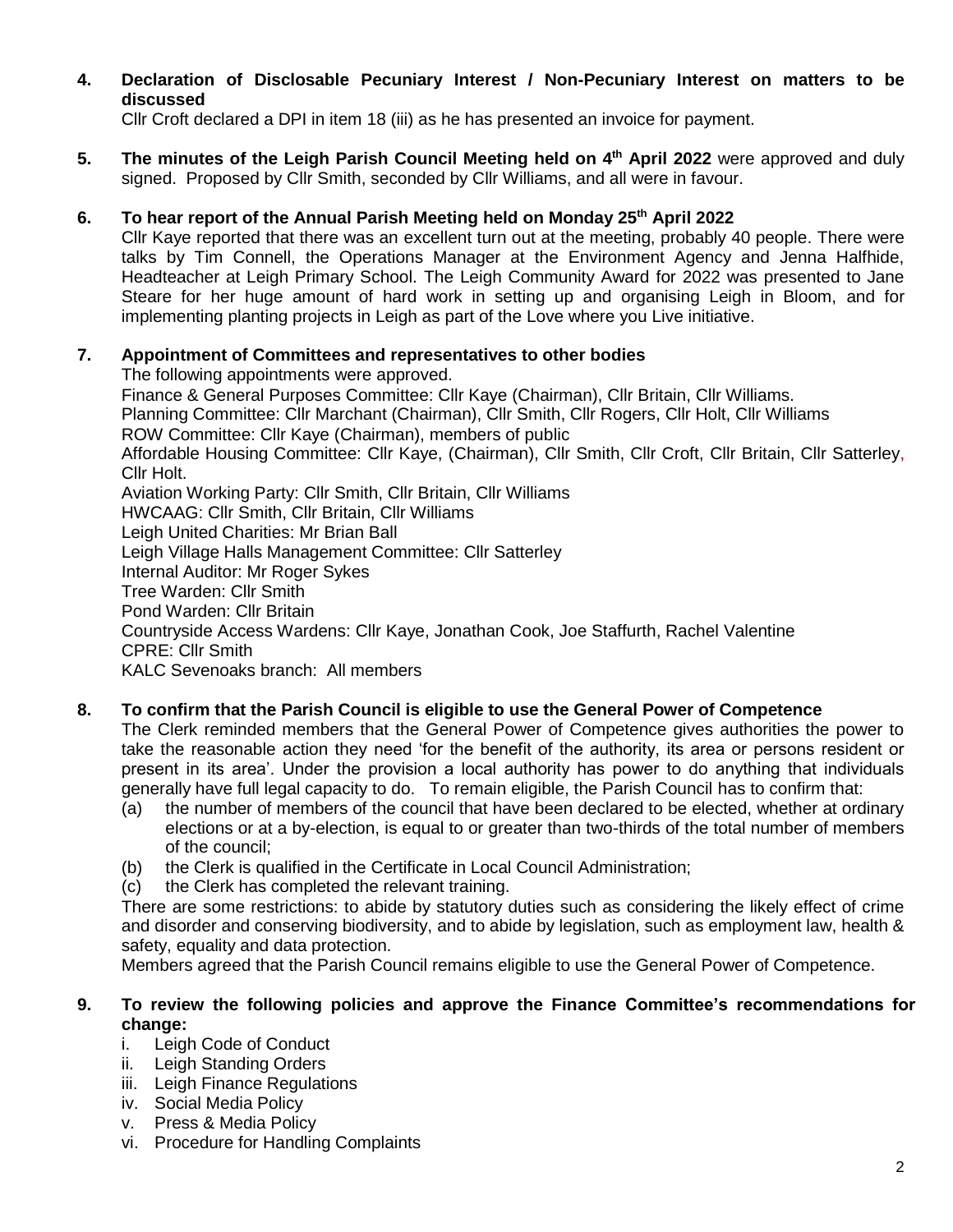- vii. Procedure for Handing Anonymous Correspondence
- viii. Pre-Planning Advice Policy
- ix. Safeguarding Policy
- x. GDPR:
	- i. Document Retention & Disposal Policy
	- ii. Email Data Privacy Notice
	- iii. Information & Data Protection Policy
	- iv. Inventory of Personal Data Captured, Stored and Processed
	- v. List of Documents for Retention or Disposal
	- vi. Management Transferable Data Policy
	- vii. Members & Employee Privacy & BYOD Acceptable Use Policy

Cllr Kaye reported that the Finance & General Purposes Committee had reviewed all policies and made recommendations for change. Members reviewed all policies and procedures and approved the Finance Committee's recommendations. Cllr Holt proposed that the changes be approved, this was seconded by Cllr Marchant and all were in favour.

## **10. Planning**

- i. To consider applications received
	- i. SE/22/00817/LBCALT: The Coach House, Ramhurst Manor, Powder Mill Lane, Leigh hearth in lounge, new cast iron balustrade, remove 2 posts and cupboard in sun lounge. Members had no comment to make on this application.
	- ii. SE/22/00801/LBCALT: 1 Forge Square, The Green, Leigh TN11 8QR repairs to front first floor window, installation of conservation rooflight to western roof slope, replacement of 3 west facing windows, repairs and roof tile replacement to east facing roof slope, repair and replacement of lead soakers. Internal alterations. Members had no comment to make on this application.
	- iii. SE/22/00841/HOUSE: 2 Gardeners Cottage, Penshurst Road, Leigh TN11 8HH demolition of car port. Members supported this application.
	- iv. SE/22/00991/NMA: Brookside Barn, Egg Pie Lane, Weald TN14 6NP Non-material amendment to SE/21/00823/HOUSE: To increase in height to the existing mono-pitch roof over the kitchen and utility room retaining the same profile and design as the current arrangement. The addition of two new rooflights over the kitchen and utility room. Increase in height to the single-storey rear extension previously approved. Members had no comment on this application but wished to ask the planning officers to ensure that the following statement is still met in any approvals: "The extensions have been designed to appear subservient to the host property and to uphold the agricultural and rural character of the site. The proposals are considered proportionate and acceptable in design, scale and form."
	- v. SE/22/00815/FUL: Leigh Park Farm, Coppings Road, Leigh TN11 8PN proposed extension to existing livestock building. Members wished to carry out a site visit before making a decision on their response.
- ii. To report SDC planning application decisions:
	- SE/22/00328/LBCALT: Moorden Farm House, Station Hill replacement of four first floor windows. Application withdrawn.
	- SE/22/00292/HOUSE: 10 Powder Mill Lane, Leigh erection of a two storey rear extension. Application approved.
	- SE/22/00130/HOUSE: 22 Barnetts Road, Leigh part single, part two storey rear extension and internal alterations. Application approved.
- iii. Members discussed a possible breach of planning consent and Clerk to contact Enforcement Officers at SDC.

## **11. The Green**

i. To discuss quote for maintenance of the benches on The Green

The Clerk reported that Luke Saunders has quoted as follows: to scrape off any dirt/debris on all benches, of which there are 14, to sand all benches with 80 grade sandpaper to make smooth.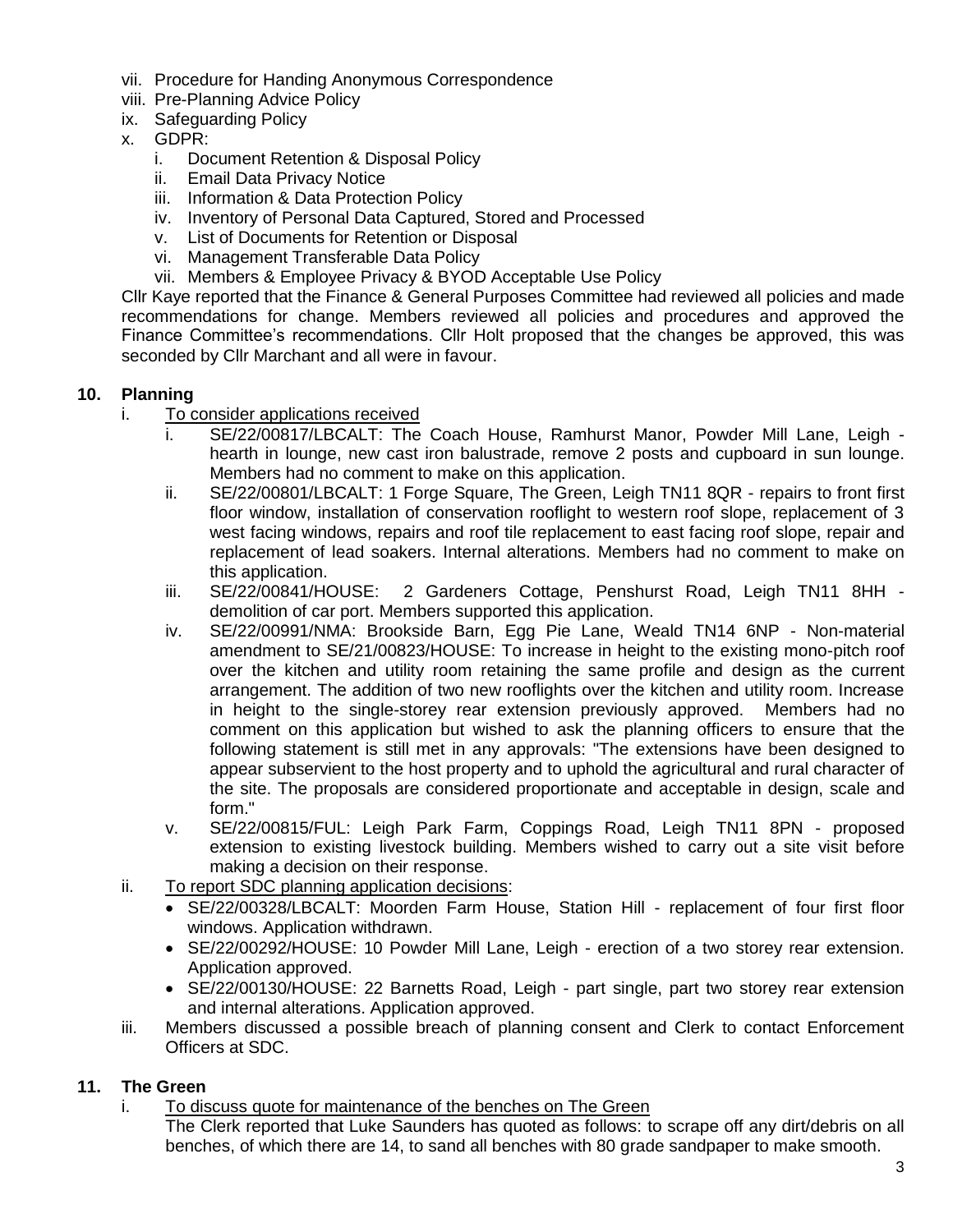To apply one coat of clear Danish oil to all benches to preserve. To leave area clean and tidy and apply wet paint signs to any wet benches to make public aware. Price: £695 to include sundries and materials required. Members approved the quote. The following benches will be excluded this year:

- Charlie's memorial bench as the manufacturer has said that it should not be treated for a couple of years.

- Lucy's memorial bench because Jane & Roger Steare do it themselves

- Ian Steven's memorial bench which is also new

- the bench by the hedge by Jonathan & Sarah's Cook's house.

The work to the benches will be done regularly in order to prolong their life and allow them to be used by people who wish to sit and enjoy The Green.

ii. To hear update regarding the maintenance contract and seeding project on The Green The Clerk reported that the following contract has been agreed with Commercial Services for the 2022 season. The seeding project has commenced, this includes spiking the whole Green and hopefully vertidraining next year.

|    | <b>Maintenance</b>                                                                                         | 2021      | 2022      |
|----|------------------------------------------------------------------------------------------------------------|-----------|-----------|
|    | To gang mow green on 21 occasions                                                                          | £765.96   | £796.60   |
| 2. | To spike the whole green on 2 occasions                                                                    | £480.00   | £0.00     |
| 3. | To roll the whole green in both directions in April                                                        | £350.00   | £364.00   |
| 4. | To quadaplay whole green                                                                                   | £240.00   | £0.00     |
| 5. | To contravate (shallow lines are dug in the goal mouth and<br>grass seed sown) the football pitch in April | £583.59   | £0.00     |
| 6. | To fertilize the whole green on 2 occasions                                                                | £1,000.45 | £1,040.46 |
| 7. | To vertidrain the whole green on 1 occasion                                                                | £580.00   | £603.20   |
|    | <b>Total</b>                                                                                               | £3,999.99 | £2,804.26 |

# iii. To hear update regarding the ACRK Coffee Caravan project on The Green

The Clerk reported that the Coffee Caravan visited Leigh on Friday 29th April and will come again on the following dates: Friday 27th May, Friday 24th June, Friday 19th August, Friday 16th September, Friday 14th October from 10.30 – 12.30

# **12. Highways & Rights of Way**

- Temporary Road Closure Hale Oak Road, Sevenoaks Weald 20th May 2022 for 1 day between 08.00hrs and 18.00hrs at the junction with Halls Green. The alternative route is Hale Oak Road, Long Barn Road, Windmill Road, Glebe Road, Scabharbour Road, Coppings Road, Camp Hill, B2027 Tonbridge Road and vice versa. The closure is required for the safety of the public and workforce while works are undertaken by Openreach.
- Temporary Road Closure Powder Mill Lane, Leigh 16th May 2022 for 1 day between 09.30hrs and 15.30hrs between Barnetts Mead and Little Barnetts. The alternative route is Powder Mill Lane, B2027 Hildenborough Road/Stocks Green Road, Leigh Road and vice versa. The closure is required for the safety of the public and workforce while works are undertaken by Openreach.
- Urgent Road Closure Coppings Road, Leigh 29th April 2022 for up to 1 day between Scabharbour Lane & Camp Hill. The alternative route is via Philpots Lane – Hildenborough Road – Penshurst Road – Camp Hill. This is to enable drainage works to be carried out by KCC.
- Cllr Marchant reported that the gullies are full of debris on Powdermill Lane. Clerk to chase KCC.

## **13. Powder Mills**

The Clerk reported that she emailed the management company again about the No Trespassing signs, saying that the s.106 contract states under point 7.3.2: "To procure that the Management Company shall grant permissive rights of access to the open space and woodland area (forming part of the Managed Land) to the general public."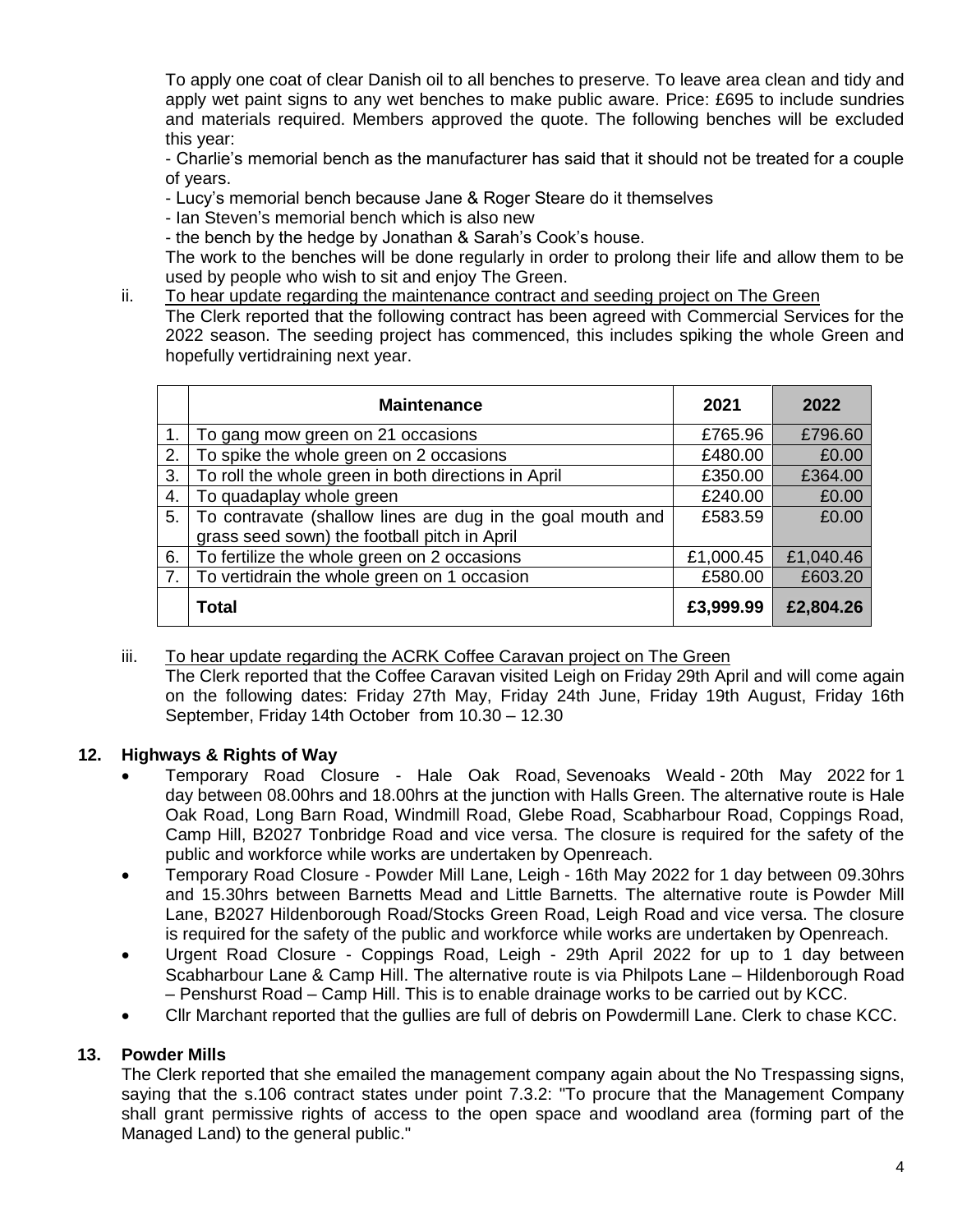Members agreed to inform Enforcement officers at KCC as the Parish Council believe that there should be general public access. Clerk to inform Gateway Property Management Ltd.

District Cllr Osborne-Jackson joined the meeting at 9.10pm.

### **14. Charcott**

None.

### **15. To discuss the Rural Swathe and Visibility Cutting Contract 2022**

Members retrospectively formally approved the decision made since the last Parish Council meeting to hand the contract back to KCC for this year as members felt that KCC's current requirements for cutting dates took no account of growing conditions for the first cut, and the cluster's contractor is unable to do the second cut at the specified date. KCC has agreed to take over the contract and will discuss with the Clerk how they felt that it worked this year. The KCC officer has agreed to try and not tie their contractor in for longer than this current season so that the cluster of Parish Councils can take it on again next year if they wish to. Members agreed to feed back issues to KCC this year if required.

## **16. To discuss the Queen's Platinum Jubilee 2nd to 5th June 2022 and approve associated costs**

The Parish Council's public liability insurance will cover the event up to 1000 people if it is solely run the Parish Council. The beacon that is a basket type on a pole is covered so long as there is a risk assessment to ensure that the public are kept at a safe distance and buildings will not be damaged. The Clerk reported that Weld Done has quoted the following prices for the oak post for the beacon: 8inch x 8inch £250 + VAT, and 10inch x 10inch £375 + VAT. Members approved the larger size at £375 + VAT. Leigh Ladies Choir have confirmed attendance and Peter Croft's band is pending. Cllr Satterley undertook to provide a banner advertising the events at zero cost, and the Clerk and Cllr Holt to liaise regarding the printing and laminating of posters and the production of A5 leaflets. The Royal British Legion will apply for a temporary events notice for the Friday night and the school will apply for a temporary events notice for the Sunday event. The designer of the publicity for the events has quoted a charity rate of £20 per hour and so far 4 hours have been used. This to be discussed at approved at the next Parish Council meeting.

Cllr Kaye asked for approval from members to suspend the Open Session at 9.30pm in order to allow District Cllr Osborne-Jackson the opportunity to give his report. Members agreed and the Open Session was suspended.

### Report by District Cllr Osborne-Jackson

District Cllr Osborne-Jackson congratulated the Chair and Vice-Chair of the Parish Council for their reelection for the year 2022/23, and he commended the Parish Council on their Annual Parish Meeting last week. He reported as follows:

- He chaired the SDC Covid Scrutiny Committee meeting tonight and next week the committee will meet with the Chief Executive of SDC.
- There is the Annual Meeting of SDC next week when the Chair and Vice-Chair are elected. A full council meeting was held last week and a donation was given by the Chair to her nominated charity Domestic Abuse Business Support. D.Cllr Osborne-Jackson has now attended the first full council meeting in the SDC chamber for two years as meetings have been held at The Stag due to covid restrictions.
- The notice of vacancy for the SDC member for Penshurst, Fordcombe & Chiddingstone has now been added to the SDC website and an election will be called in due course. D.Cllr Osborne-Jackson said that he has been covering this ward for planning and urgent casework matters.
- There are local elections nationally on Thursday, including one at Sevenoaks Town and one at Fawkham & West Kingsdown.
- D.Cllr Osborne-Jackson said that he has had a meeting with the Chief Executive of WKHA, and he is pleased to report that results are being delivered due to his regular meetings with WKHA officers. WKHA is now going to be subject to scrutiny in future.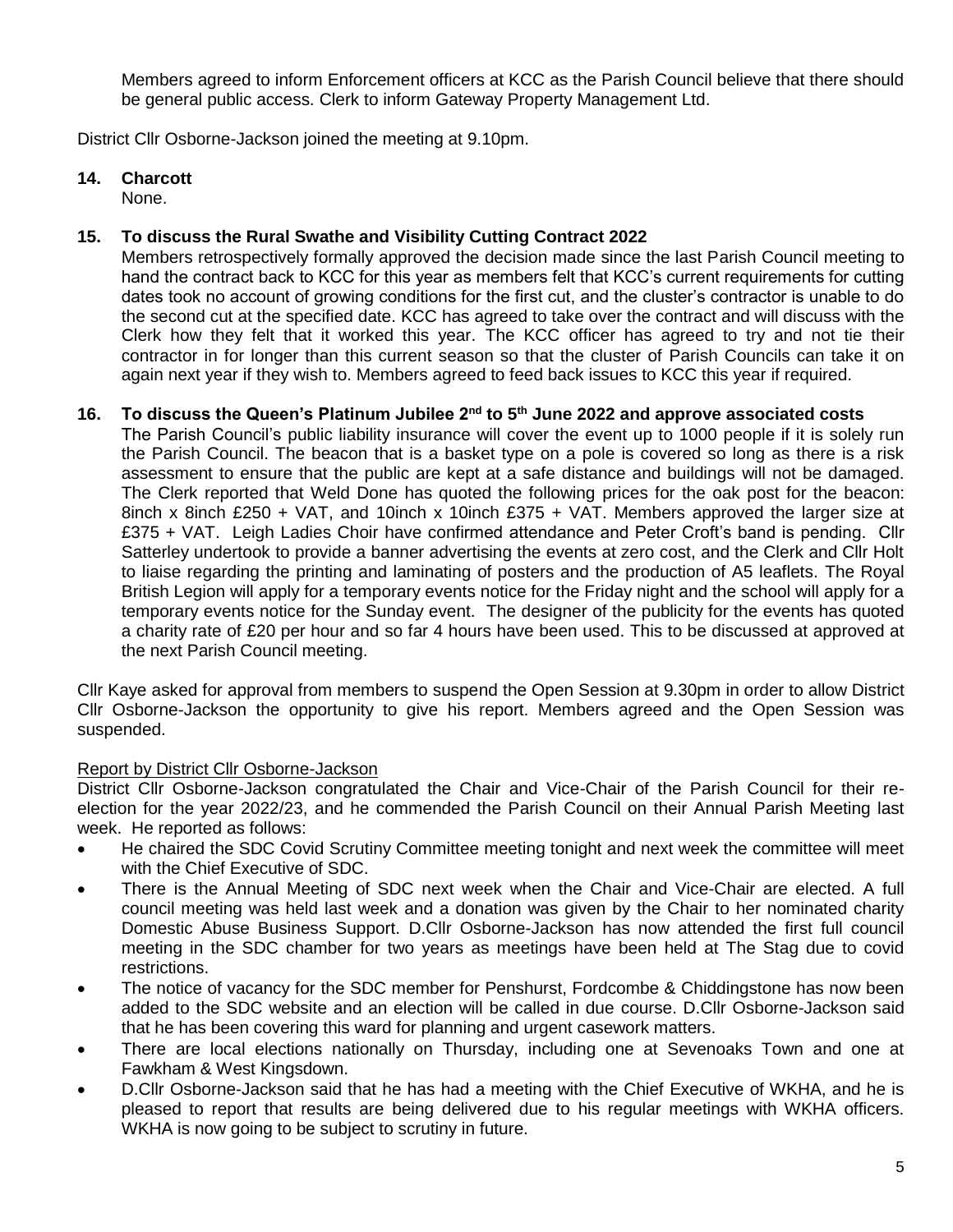He was disappointed that the Police did not attend the Leigh Annual Parish Meeting last week, the Chief Inspector has advised that Police representatives should attend at least two Town and Parish Council meetings a year.

The Closed Session resumed at 9.50pm.

### **17. To discuss correspondence received**

The Clerk reported that the list of correspondence received has been circulated, and drew members' attention to the following:

- i. Item 2: PCSO Samuel Rustrick: Monthly Report: "Leigh and Chiddingstone we have been and continue to keep an eye on the homeless male who was living in Powder Mills in Leigh, and we are aware of his new location. If there are any issues regarding this, please do not hesitate to get in contact with us, either via 101 or livechat. There has been recent car theft and damage in Leigh and Chiddingstone. We would reiterate our advice above with regards to personal CCTV, motion sensitive dash cams that capture whenever anyone comes near the car and floodlights. We would also advise members of the public to make sure their vehicle is locked and secure before leaving, that no valuables are left in the car. We would also recommend that you park in a well-lit, public place, ideally covered by CCTV."
- ii. Item 3: Tom Tugendhat: "I've been hearing too many reports of crime in our community. In Edenbridge and the surrounding villages we have seen more worries and concerns around crime and antisocial behaviour. We need to get better policing for everyone in our neighbourhood. I have been working hard with Kent Police to find long-term solutions which give us all reassurances that we will be safe in our town. I'm pleased they've agreed to attend a public meeting that I will be hosting at The Eden Centre on Friday 27 May. The meeting will give Kent Police the opportunity to explain what they are doing to keep us safe, and for us to raise concerns we have around our community safety. We need the police to hear from us directly so that they can help protect us."
- iii. Item 4: GACC: invitation to their Annual General Meeting of the members of Gatwick Area Conservation Campaign to be held on 16th May 2022 at 7pm in the Stanhill Court Hotel, Stan hill, Charlwood, Surrey RH6 0EP.
- iv. Item 5: SDC details of an unauthorised encampment in Sevenoaks.
- v. Items 6 and 9: Kent Police:
	- A21 Tonbridge By-pass between 08:00 on Sunday 27th March and 16:06 on Monday 28th March, somebody stole a Nissan X-trail, NL05\*\*\*, from the road. Crime Report No. 46/60003/22
	- No Road Name, Leigh on Saturday 16th April around 20:45, somebody stole two sensor lights from a residential garden. Crime Report No. 46/70853/22
	- No Road Name in Leigh: on Sunday 17th April around 22:00, somebody tried to break into a shed at a residential property. Crime Report No. 46/80870/22
- vi. Item 7: KCC re: bus services: KCC Public Transport previously advised of a series of bus service withdrawals being implemented in April. The pandemic has had a profound use on Public Transport across the UK. Bus use in Kent, as with rest of the UK has only partially recovered and currently it is estimated that use of buses stands at around 70% of pre-pandemic levels, with the use in the off-peak being less than this. At the same time, bus operators are facing other financial and operational pressures notably in respect of increasing fuel and driver costs and a shortage of skilled drivers and engineering staff. Throughout the pandemic and to date, levels of service are only being sustained because of financial support being provided by Government, currently in the form of Bus Recovery Grant (BRG) and the continued payment of concessionary travel (the older persons bus pass and KCC Travel Saver) reimbursement assuming pre-pandemic levels of use. Bus operators operate in a de-regulated commercialised environment and the combination of factors described is meaning that they are having to consider their commercial response the prevailing situation. KCC Public Transport are now starting to receive details of how operators intend to reduce their costs and services. This note summarises known changes but it is noted that these do not currently account for the withdrawal of BRG which, if not continued would trigger further, far more serious service reductions.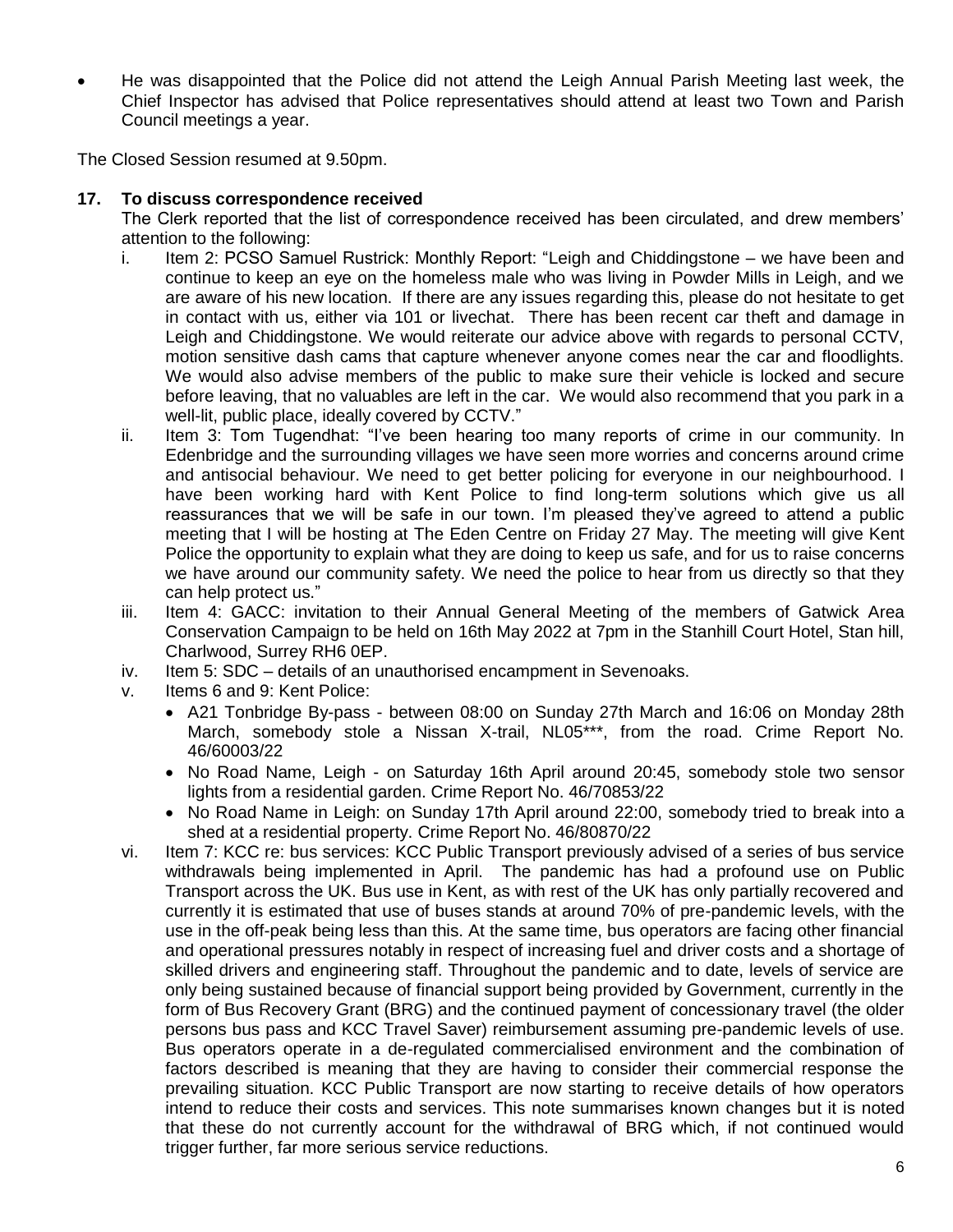These changes are less linked to BRG and passenger shortfall and as much linked to driver shortage and increased operating costs. Separately, KCC are proposing to reduce the budget for Socially Necessary Bus services which means the Council are not able to intervene and replace service and journeys. Any child with a statutory for free transport to school and currently travelling on one of these services will be provided with alternative transport.

There were no services local to this area included in the list of known bus changes.

- vii. Item 10: Email from Jane Steare: "I just wanted to say a very heartfelt thanks for the award that you gave me on Monday evening. I really was totally shocked and surprised to receive it and the beautiful flowers. Our wonderful Leigh in Bloom volunteers and I take great pride in making Leigh a tidier and prettier village to live in and without your unending help and support we could not achieve what we do. So thank you again, it truly means a very great deal to us all."
- viii. Item 11: Email from resident of Wyndham Avenue regarding the collection of rubbish and cars parking on the pavement in The Green Lane. Members sympathised with this situation and Clerk to respond to say that the road belongs to SDC. Clerk to forward to D.Cllr Osborne-Jackson.
- ix. Item 12: Email from Alison Thompson, English Rural Housing Association: "I have heard back today from the Agent acting for the Landowner of the site opposite Moorden Cottages. Unfortunately the Landowner 'does not wish to put the site forward at this time'".
- x. Item 14: AEF Newsletter: There has been growing pressure for airport expansion to be scrapped in view of the UK's 2050 climate goals. In March, Leeds Bradford Airport axed its plans for a new terminal building. In April, the Secretary of State decided to call in Luton Airport's application to increase its capacity to 19 million passengers, citing "concerns over climate change targets and policies for enhancing the natural environment". Bristol Airport campaigners obtained permission to challenge the Inspectors' decision to grant permission in the High Court, and the High Court is also considering the decision to allow Southampton Airport to expand. Liverpool Airport expansion has meanwhile been called into doubt as councillors ponder whether growth is consistent with the city's environmental objectives. AEF continues to campaign against airport expansion at a legislative level, specifically asking the Government to provide clearer guidance for local councils when they consider expansion and raising awareness.

District Cllr Osborne-Jackson left the meeting at 10.00pm.

### **18. Finance:**

- i. To report the decision made on the review of the Clerk's job specification and spinal column point The Parish Council approved the review of the Clerk's role at the last Parish Council meeting and it was agreed to report to this meeting the final details. The Clerk's previous spinal column point was 17 and the new spinal column point is 25. The hours remain at 22 per week.
- ii. To discuss and approve insurance policy renewal from 1<sup>st</sup> June 2022 Quote not received yet, members gave approval for the Finance Committee to make the decision and pay the premium before the next meeting to fit in with renewal date.
- iii. To approve list of payments Cllr Satterley proposed that the list of payments be approved. This was seconded by Cllr Smith and all were in favour. Cllr Kaye and Cllr Britain to authorise the online payments.

### **19. Items for reporting or inclusion in future agenda**

Cllr Satterley reported that the Leigh Village Halls Annual Meeting was held last week and Paula Beresford was re-elected as Chair of the Management Trustees. A new Treasurer has been identified to take over the role from Alan Johnston, who has carried out this role for many years, and the committee were immensely grateful to him for all his help over the years. There will be a fund raising event held in October in partnership with the Royal British Legion Club, this will be a Comedy Night.

#### **The next Parish Council meeting will be held on Monday 6 th June 2022 in the Small Village Hall at 8.00pm**

The meeting closed at 10.10 pm.